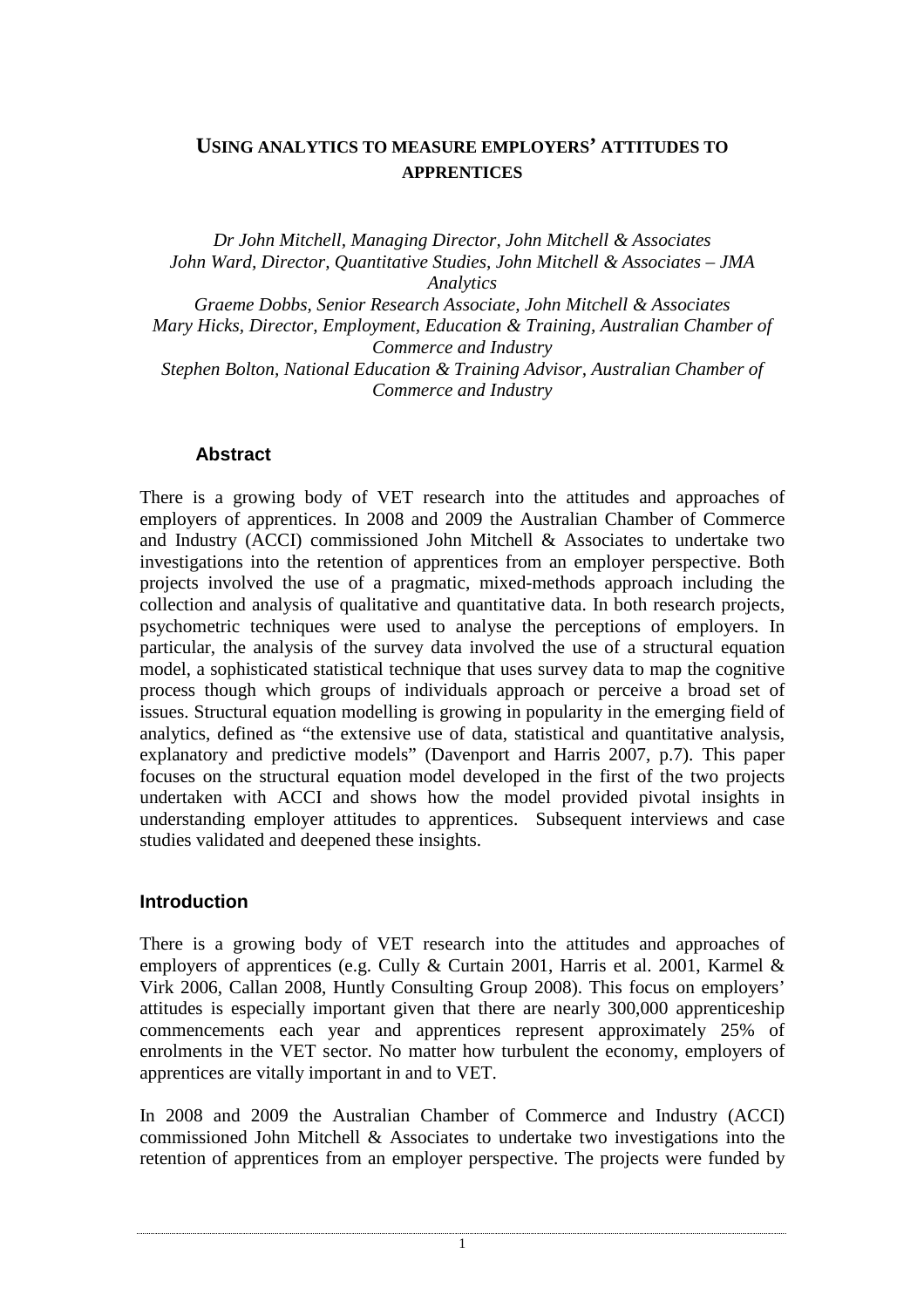the Department of Education, Employment and Workplace Relations (DEEWR) and project managed by ACCI. The first project was conducted from Feb-Dec 2008 and focused on how employers could better attract and retain apprentices. The second project was conducted from Feb-June 2009 and focused on the attraction and retention of previously disengaged apprentices.

The research in the first project showed that it is possible for employers to take a systematic approach to retaining apprentices (Mitchell, Dobbs & Ward 2008). The identification of the importance of a systematic approach is in contrast to most approaches advocated in the literature which mostly list all the possible strategies available to employers, but don't prioritise those strategies. A major finding from the research for the second project is that employers believe it is worth the effort implementing a positive and systematic approach to attracting and retaining disengaged apprentices, moving beyond any preconceived negativity towards this cohort (Mitchell, Dobbs & Ward 2009).

A pivotal feature of both research projects, and a focus of this paper, was the analysis of the survey data using a structural equation model (SEM), a sophisticated statistical technique that uses survey data to map the cognitive process though which groups of individuals approach or perceive a broad set of issues. The SEM work was led by research team member and psychometrician John Ward. Structural equation modelling is an example of analytics; and analytics is a sub-set, and at the higher end, of business intelligence – a set of technologies and processes that use data to understand and analyse business performance. In a business setting, analytics means "the extensive use of data, statistical and quantitative analysis, explanatory and predictive models, and fact-based management to drive decisions and actions" (Davenport and Harris 2007, p.7). This paper now focuses on the first of the two ACCI projects, resulting in the report, *A Systematic Approach to Retaining Apprentices* (December 2008) and the pivotal role played by SEM in that project.

## **Literature review**

The purpose of the literature review was to take a first step in an investigation of the factors impacting on the completion and non-completion of Australian Apprenticeships – with a particular focus on 'traditional apprenticeships'.

Completion and non-completion in vocational education and training has been an area of interest and concern for many years (e.g. Cully & Curtain 2001, Harris et al. 2001). This concern was sharpened significantly around 2007-2008 by the industry and economic climate of skill shortages and rates of economic growth significantly in excess of rates of employment growth. As a result, there was a clear need in the 2008 ACCI project to understand the factors underpinning rates of attrition during training and from relevant employment after training. Apart from the obvious impact on the size of the employment pool, in most cases attrition involves wastage of employer and employee resources as well as training provider resources. Further, higher than average levels of attrition can damage the reputations of employers and training providers. In many cases non-completion impacts on the self-confidence, determination and employment prospects of the apprentice or trainee.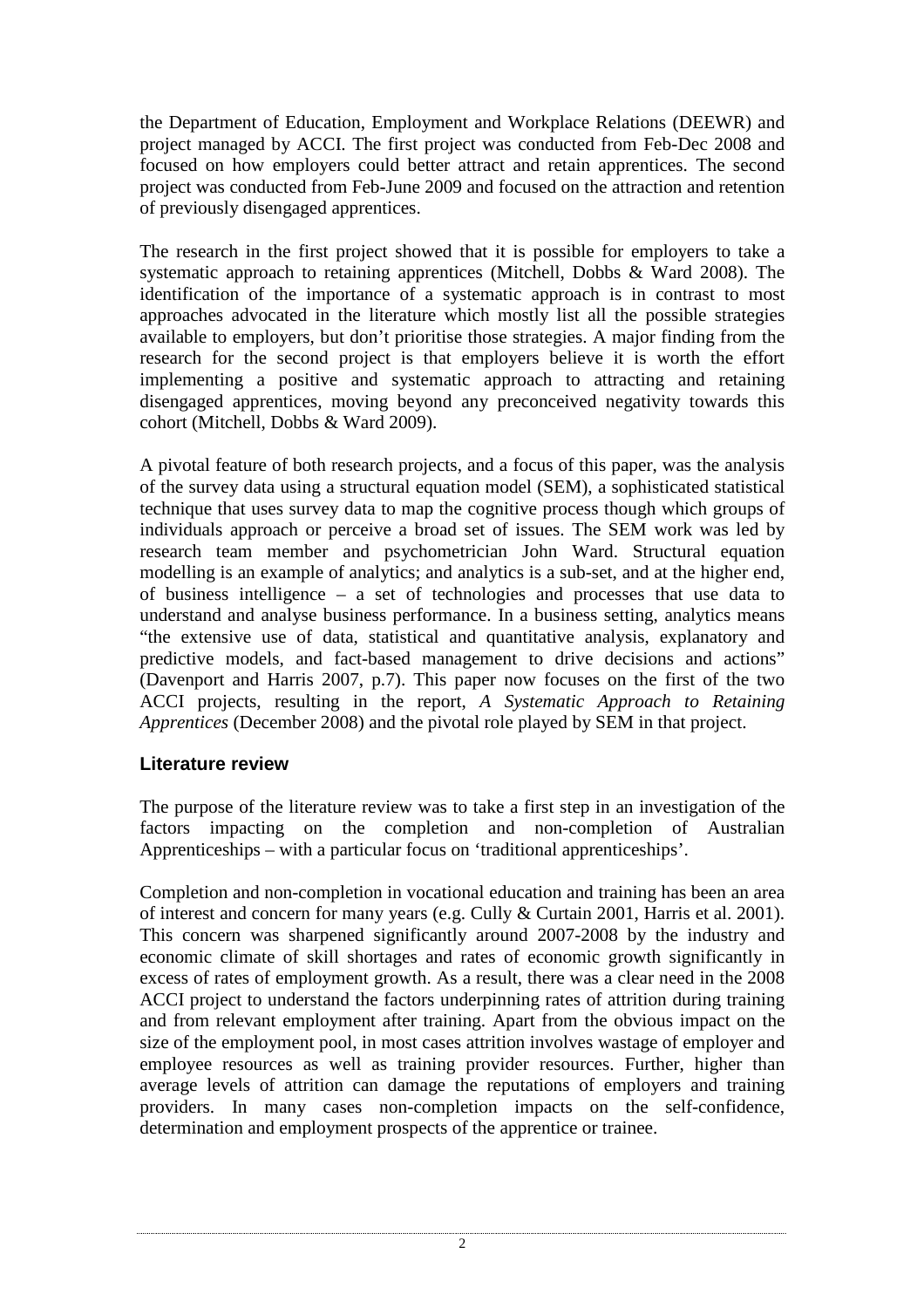Huntly Consulting Group (2008) documented the outcomes of research by Callan (2005), Simm et al. (2007) and others in relation to the reasons for non-completion in the VET sector generally. The most common reasons identified were associated with aspects of the course itself; for example:

- unhappy with the course choice or with the quality of the teacher training (Simm) et al. 2007)
- the inflexibility of the course in terms of its time of delivery, the content of the course did not match the student's needs, the poor quality of the teaching staff, the workload of the course, teachers did not have relevant industry experience (Callan 2005).

When focused more specifically on apprentices, Huntly's review indicates that the reasons for non-completion appear to shift from the course itself (though this remains significant) to factors clearly linked to all the components of the apprenticeship. Huntly notes that a variety of sources including the WA Skills Formations Taskforce (2006), Cully (2001) and Deborah Wilson Consulting Services (2007) repeatedly identify factors such as:

- lack of support or mentoring/coaching, dissatisfaction in the workplace, low wages, training not meeting expectations (WA Skills Formation Taskforce 2006)
- no longer wanted to work in that job, dislike of the employer or his/her management style, being treated as cheap labour, level of pressure and the prevalence of bullying, were dismissed or made redundant (Cully 2001)
- received a better job offer, could not do the job, moved location, health concerns (Wilson 2007).

Huntly review points out that many of the reasons given for apprentice attrition are common to employment generally and that there has not been an in-depth study of how these factors, and an organisation's normal retention policies and procedures, impact on apprentices. Nor has there been any substantial research on the interventions that employers are using to enhance retention of apprentices in particular.

The literature review for the 2008 ACCI research project suggests that strategies to reduce non-completion, within the context of institution based provision, are most effective when aimed at the recruitment, transition and 'student support' stages of a course. In the ACCI study, these findings from the literature review underpinned the design and implementation of the survey of employers that was intended to elicit an employer perspective on the issues.

## **Methods**

The 2008 ACCI research project involved the use of a pragmatic, mixed-methods approach including the collection and analysis of both qualitative and quantitative data. The data collection methods were a literature review, survey, interviews and case studies. This use of multiple data sources, or 'triangulation', underpins the validity of the findings.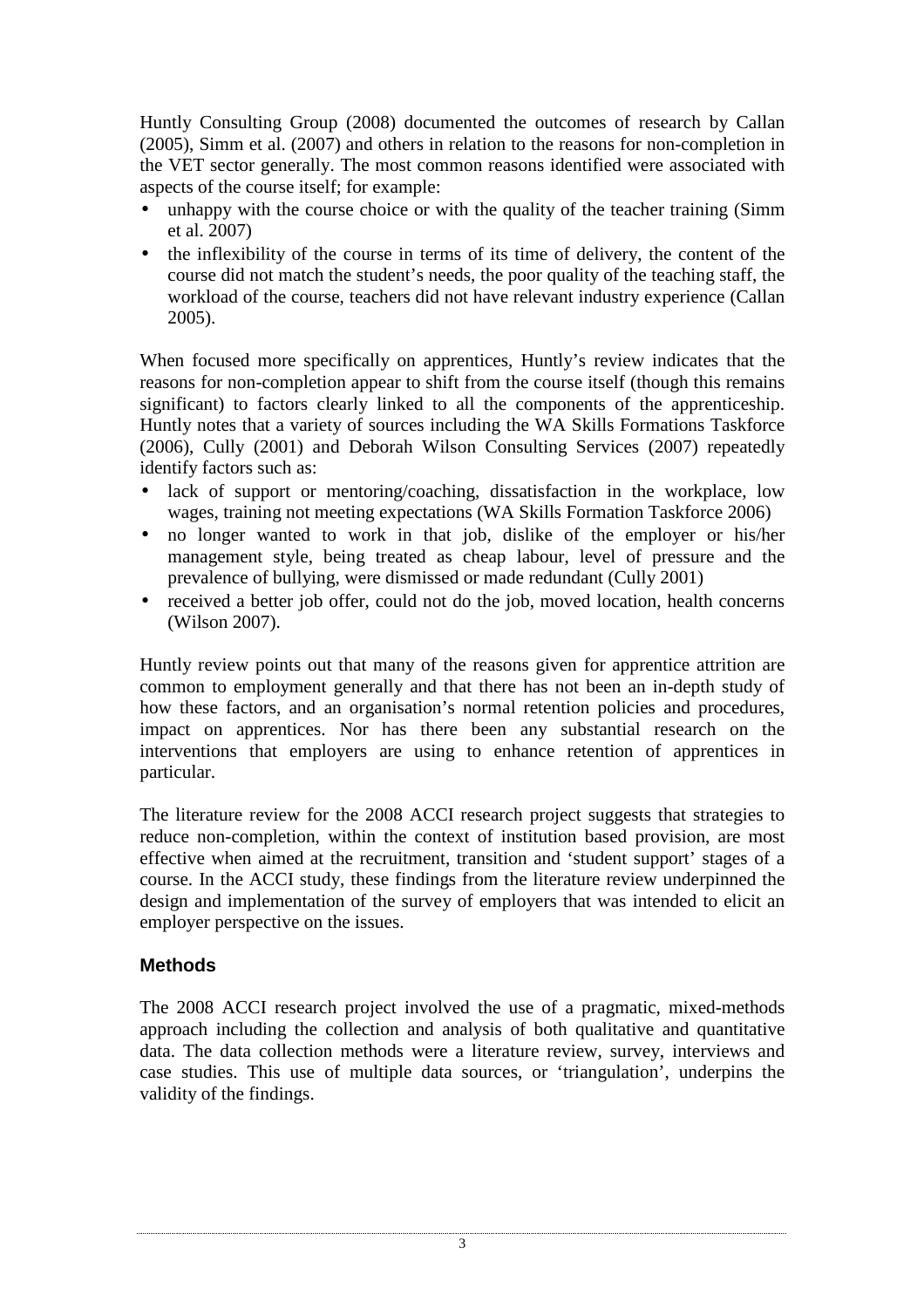Following the finalising of the review of the literature which identified likely factors affecting attraction and retention of apprentices, the survey instrument was designed so that employers would better understand the factors that encourage the retention of apprentices and newly qualified tradespeople. The survey sought to collect data from employers about each of the following topics:

- the employment of apprentices
- the pre-selection and selection of apprentices
- the daily working life of apprentices
- employers' attitudes towards the apprentices' training provider
- the transition from apprentice to newly qualified tradesperson
- the working life of a tradesperson.

The survey of employers' attitudes regarding the attraction and retention of apprentices was conducted in mid-2008. Sixty five employers completed the survey of 43 questions, most of which were Likert scale questions, and psychometric techniques were used to analyse the perceptions of employers. Some key findings emerged from the survey and these findings were validated, modified and enriched through the case studies and interviews, as discussed in the full report and now available on the ACCI website.

Survey respondents were asked to describe their apprentices in terms of five bi-polar attitudinal scales, as follows in Figure 1.



#### **Figure 1: Attitudinal scales**

Statistical techniques (linear regression) were applied to this data, with the aim of revealing the extent to which such attitudes impacted upon employers' ability to attract and retain apprentices. Only one significant relationship was found between employer attitudes and employer ability to attract and retain apprentices: the more committed employers are to their apprentices, the easier it is for them to attract and retain apprentices.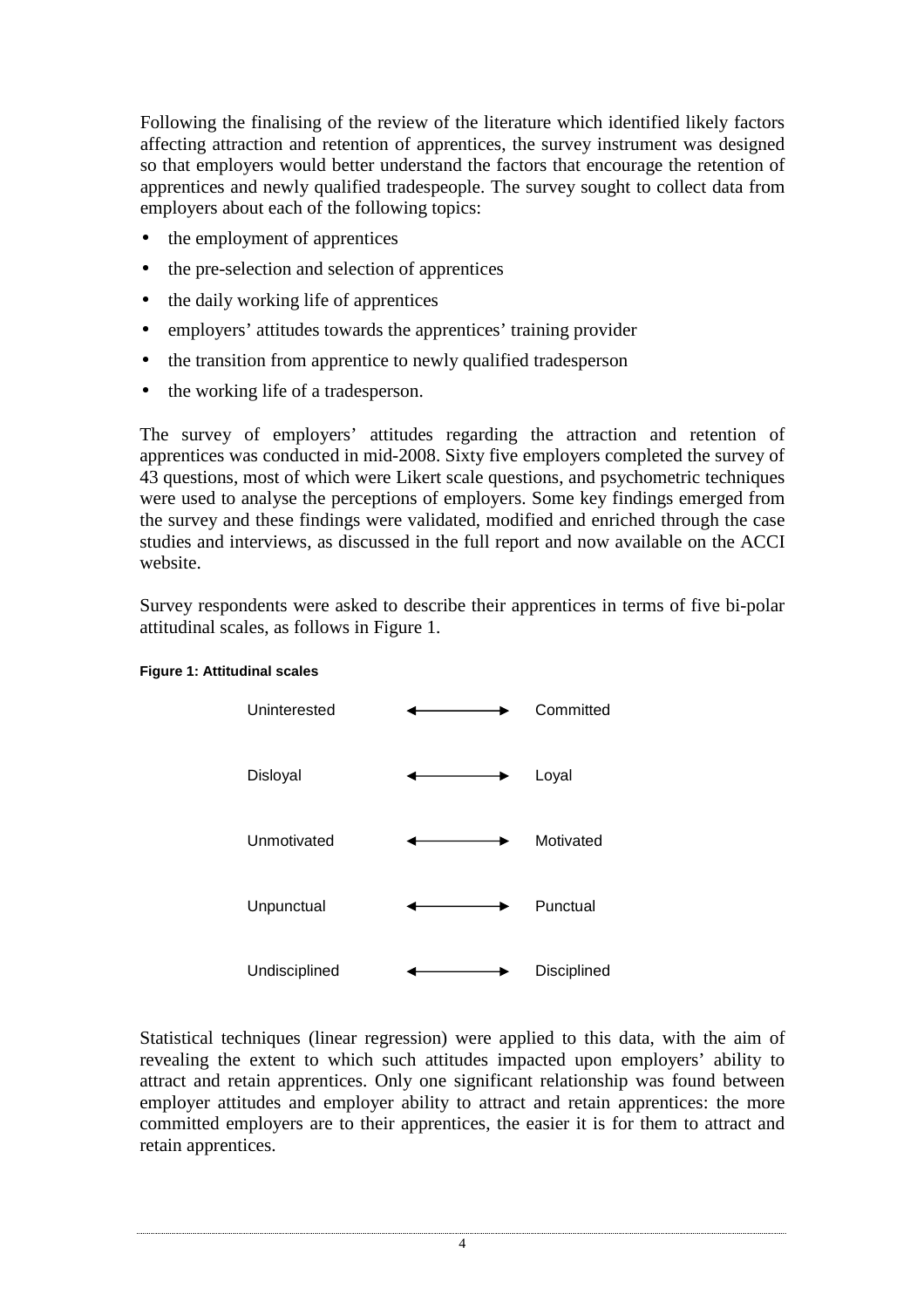All of these bi-polar scales were highly correlated (between  $r = 0.72$  and  $r = 0.891$ ), yet only one of the scales was found to have a significant relationship with attraction and retention. This would suggest that the personal quality of commitment lies at the core of what an employer expects from an apprentice, and that this quality of commitment has an impact upon loyalty, motivation, punctuality and discipline.

Note that the SEM discussed later in this paper indicated that the use of recruitment and induction procedures to choose appropriate apprentices had the greatest impact upon the ability of an employer to attract and retain apprentices. Given the logic evident in the survey data, recruiting and inducting apprentices with high levels of commitment will add to an employer's ability to attract and retain apprentices.

Employers responding to the survey were also asked to describe their newly qualified tradespeople in terms of the same five bi-polar attitudinal scales. Their responses were distinctly different from their views about apprentices, in that it was not the quality of commitment that impacted upon attraction and retention, but rather the qualities of motivation and punctuality. That is, the more motivated employers regard their tradespeople, the easier it is for employers to attract and retain tradespeople. Similarly, the more punctual employers consider their tradespeople, the easier it is for employers to attract and retain tradespeople.

This indicates that employers have different criteria for judging the personal qualities of apprentices as opposed to newly qualified tradespeople, taking into account the following definitions:

- commitment suggests a desire to learn
- motivation suggests a desire to apply one's learning to the task at hand
- punctuality is the ability to undertake and complete a task in a timely manner.

Clearly, employers seek in apprentices a desire to learn, however, in their newly qualified tradespeople, employers seek a desire to apply this learning to a specific task, and to complete that task in a timely manner.

The resultant survey data was analysed using structural equation model (SEM). In contemporary studies, researchers in all fields of the social sciences use SEM to reveal how groups of people categorise and conceptualise problems and processes. SEM allows researchers to deconstruct the way in which the research population has approached a particular issue, and can therefore provide researchers with clues as to how policy makers might best influence and improve this approach.

The research topic – employer attitudes towards attracting and retaining apprentices – lent itself well to an SEM. Employer attitudes do not materialise in a vacuum. Rather, these attitudes are the result of a complex set of interactions between employers and their apprentices, as well as interactions between employers and other aspects of the apprenticeship system. Using survey data that set out to gather information about these interactions, the researchers developed a SEM to map the way in which these issues come together in the minds of employers. The SEM completed this mapping of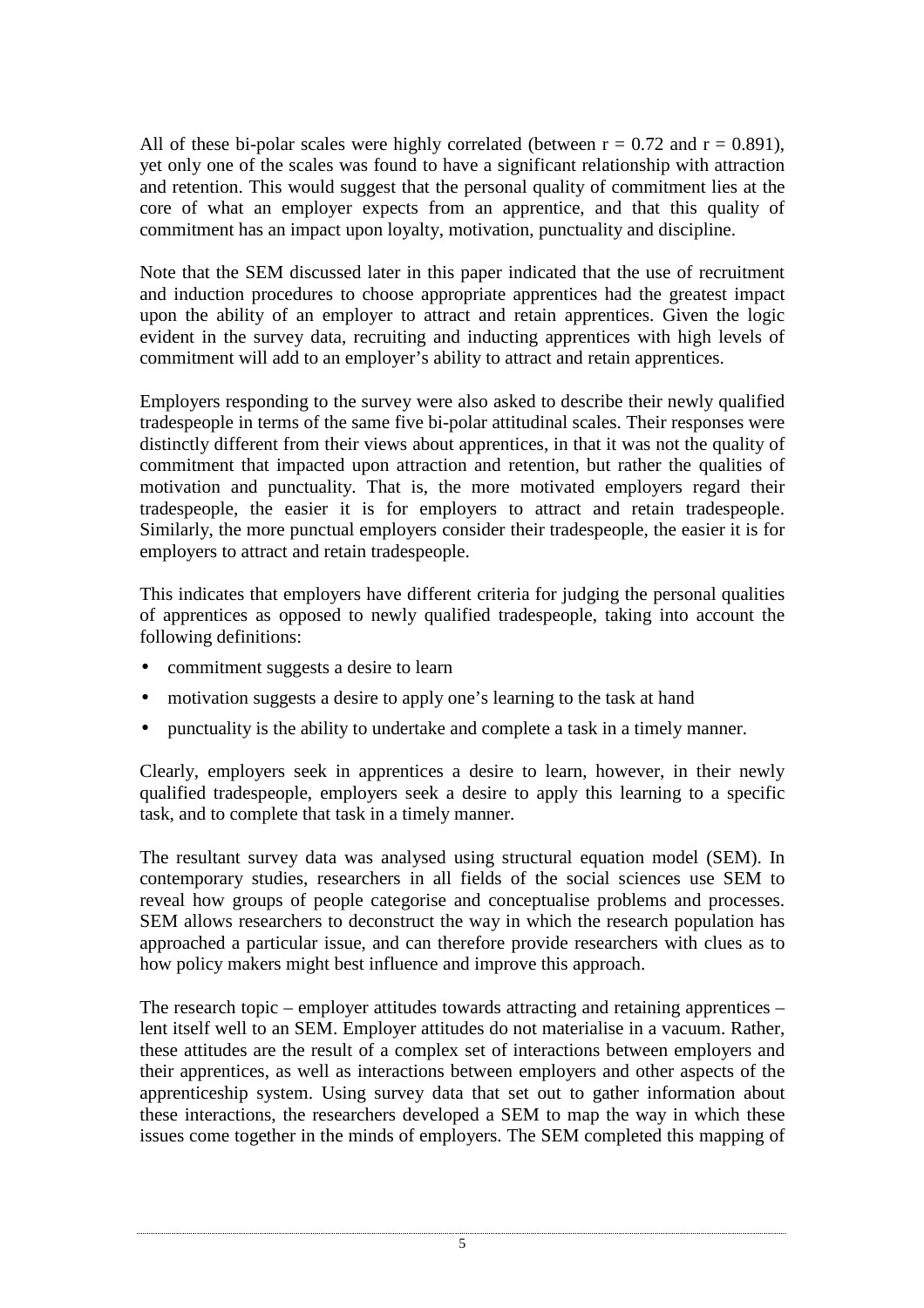the minds of employers in two distinct phases: identifying the issues of relevance to employers and identifying how these issues interact with each other.

# **Findings**

SEM uses a statistical technique called factor analysis to identify issues pertinent to employers. Simply stated, factor analysis shows the extent to which responses to various sets of survey questions display common patterns of responses. In this case, factor analysis indicated that the following four questions in the survey had common response patterns:

- How difficult is it to attract good quality apprentices?
- How successful is your organisation in attracting good quality apprentices?
- How difficult is it to retain good quality apprentices?
- How successful is your company in retaining good quality apprentices through the course of their apprenticeship?

A brief inspection of these four questions shows that there is a common theme running though them – that of attracting and retaining good quality apprentices. Factor analysis has statistically confirmed that employers have responded to these four questions in such a way that they regard these questions as relating to the same underlying issue. In the jargon of SEM, this underlying issue is referred to as a "latent variable", which is diagrammatically displayed in Figure 2 below, where:

 $q2$  = How successful is your organisation in attracting good quality apprentices?

 $q3$  = How difficult is it to retain good quality apprentices?

 $q4$  = How successful is your organisation in retaining good quality apprentices through the course of their apprenticeship?

 $q5$  = How difficult is it to attract newly qualified tradespeople?

**Figure 2: The strength of the impact of different factors on attraction and retention, from an employer's perspective** 



By convention, the latent variable is diagrammatically displayed as an ellipse. The survey questions that make up the latent variable are contained in boxes outside the ellipse, each with an arrow pointing to the latent variable. Each of these questions has a different level of impact upon the latent variable. Factor analysis quantifies these different impacts with "impact scores" (technically referred to as a regression coefficient), each of which is located on the arrow between the question and the latent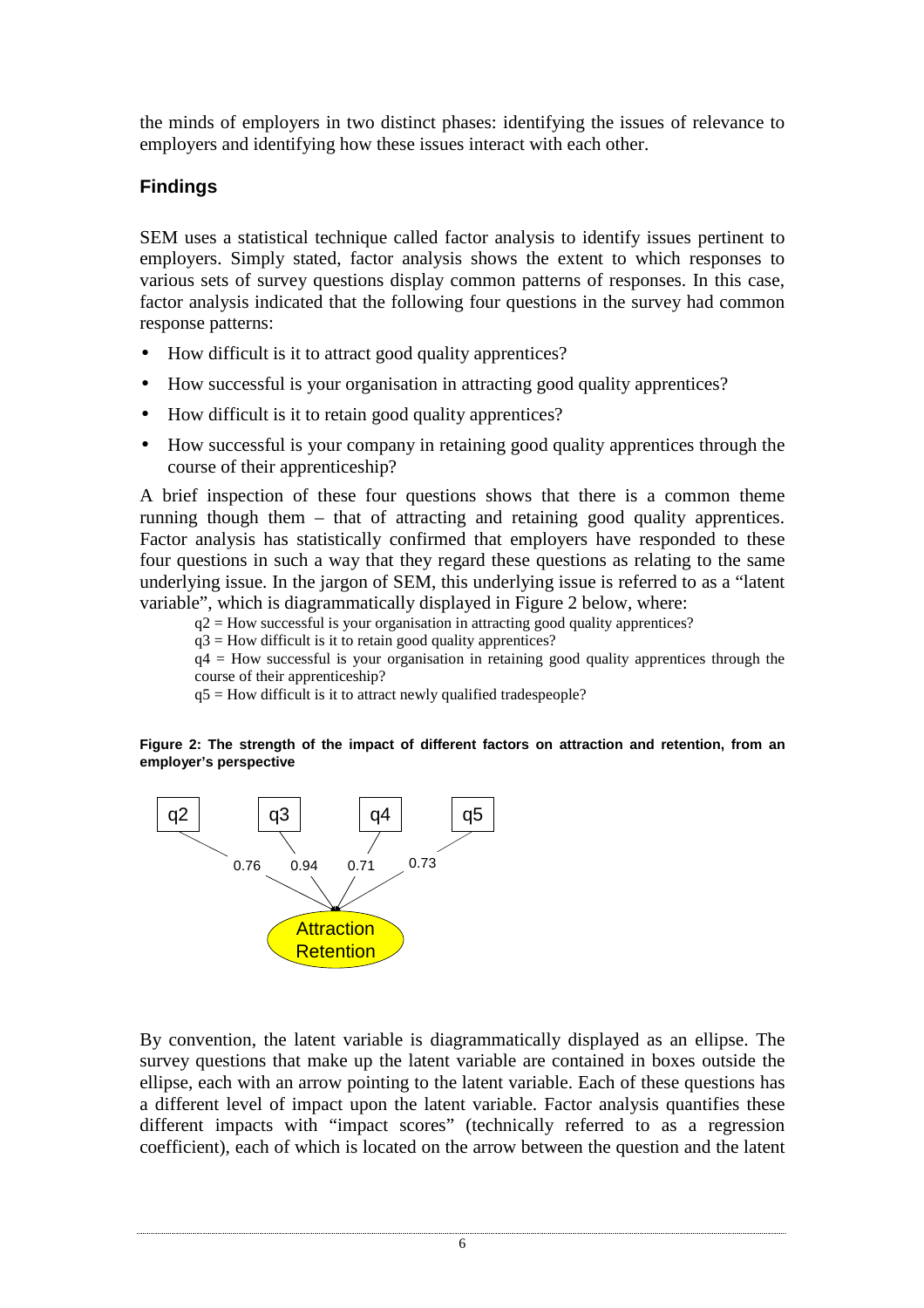variable. The diagram above shows that employers' responses to question three (How difficult is it to retain good quality apprentices?) had the greatest impact upon the latent variable.

In the survey of employers' attitudes towards attracting and retaining good quality apprentices, factor analysis confirmed the existence of six latent variables. These latent variables represent the broad issues of concern to employees when dealing with the problem of attracting and retaining quality apprentices. They are:

- 1. Attraction and Retention: The ability of an employer to attract and retain good quality apprentices
- 2. Recruitment and Induction: The extent to which an employer uses recruitment and induction procedures to attract and retain good quality apprentices
- 3. Work: The extent to which employers provide apprentices with meaningful work that improves the skill levels of apprentices
- 4. Training: The rating an employer gives to the quality of both an apprentice's training and the training provider
- 5. Personal and Professional Support: The level of personal and professional support provided to an apprentice by an employer
- 6. Government Information: The extent to which an employer is aware and uses government information about attracting and retaining apprentices

Having identified the issues as defined by the employers, a SEM was used to examine how these issues interact with each other within the collective consciousness of the employers. To do this, SEM incorporates a statistical procedure known as path analysis. Simply stated, path analysis maps the relationship between latent variables, as well as the extent to which changes in one latent variable brings about changes in another latent variable. Figure 3 below indicates the relationship between three latent variables in the study, as calculated though SEM path analysis: 1) Attraction and Retention, 2) Recruitment and Induction, and 3) Meaningful Work.

#### **Figure 3: The relationship between three latent variables**



The Attraction and Retention latent variable (shaded above) measures the difficulty an employer has in attracting and retaining quality apprentices. The Recruitment and Induction latent variable measures the extent to which employers use recruitment and induction techniques to ensure that the skills of an apprentice are well matched to the job requirements. The Work latent variable measures the extent to which employers provide their apprentices with meaningful work that adds to their professional skills.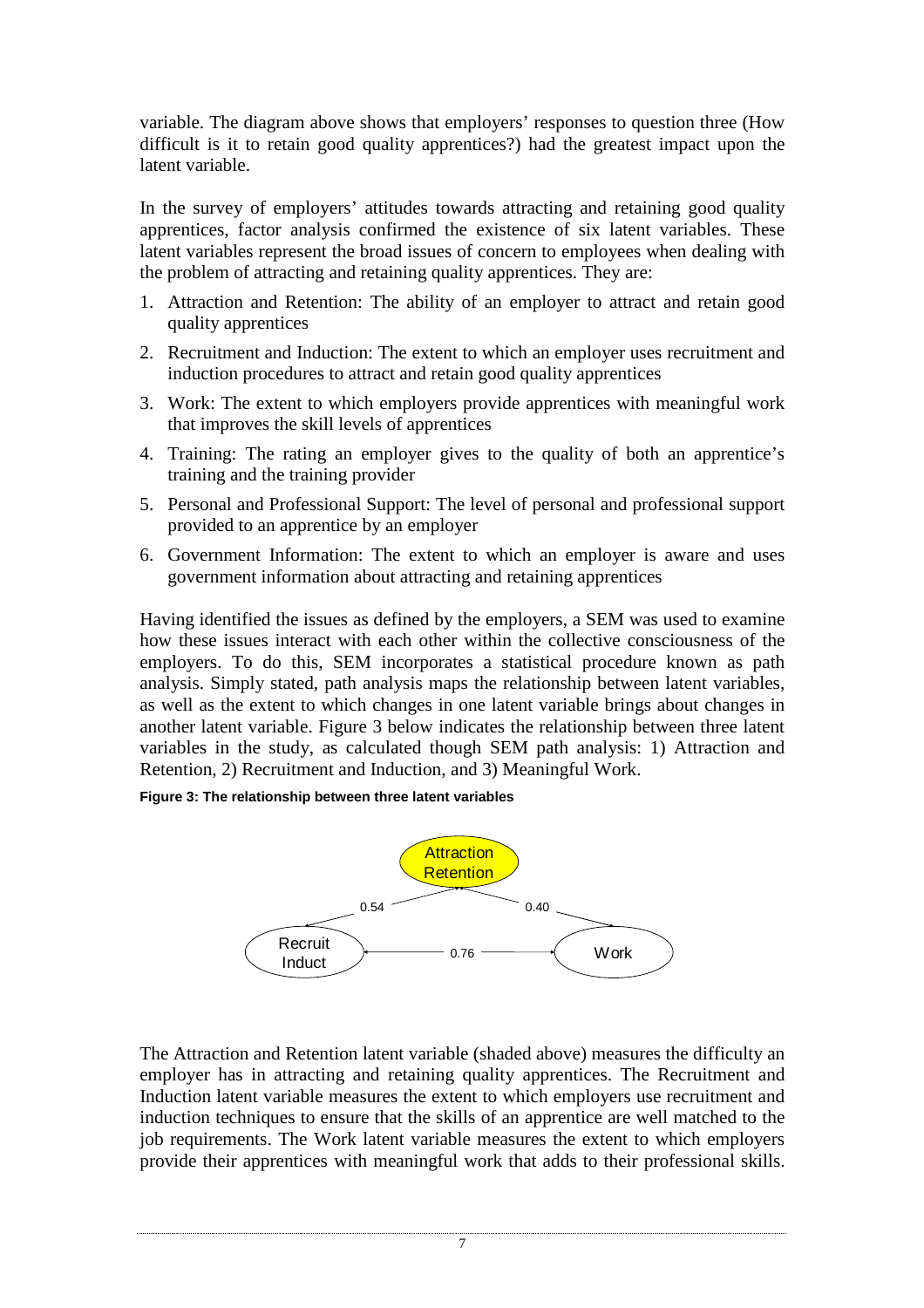The two-way arrow connecting the latent variables indicate the existence of a relationship between the latent variables, in that a rise or fall in the measure of one latent variable will result in a rise or fall in the other variable. The "correlation" scores indicate the relative size of that relationship.

As indicated in Figure 3 above, the extent to which an employer can attract and retain quality apprentices is dependent upon two issues: 1) the extent to which employers use recruitment and induction techniques to ensure that apprentices are well chosen and prepared for the job at hand, and 2) the extent to which apprentices are given meaningful work that adds to their professional skills.

Note that the correlation scores suggest that Recruitment and Induction has a slightly bigger impact upon an employers' ability to attract and retain quality apprentices than does the Work given an apprentice. Note also the high correlation between Recruitment and Induction and Work, suggesting that employers that apply rigorous recruitment and induction procedures also provide their apprentices with meaningful work. Figure 4 below shows the full SEM of employer attitudes towards the attraction and retention of quality apprentices.

**Figure 4: Summary of the pathway of factors affecting attraction and retention** 



# SEM of Apprentice Attraction and Retention

The above SEM pathway model shows that two factors have the most impact on attraction and retention: selection and induction and the provision of meaningful work. The other three factors – personal and professional support, quality training and government information – have an indirect impact on attraction and retention, via the provision of meaningful work for the apprentice. This means that employers focused on attracting and retaining apprentices are encouraged to put their priority effort into selection and induction and the provision of meaningful work. They and their partners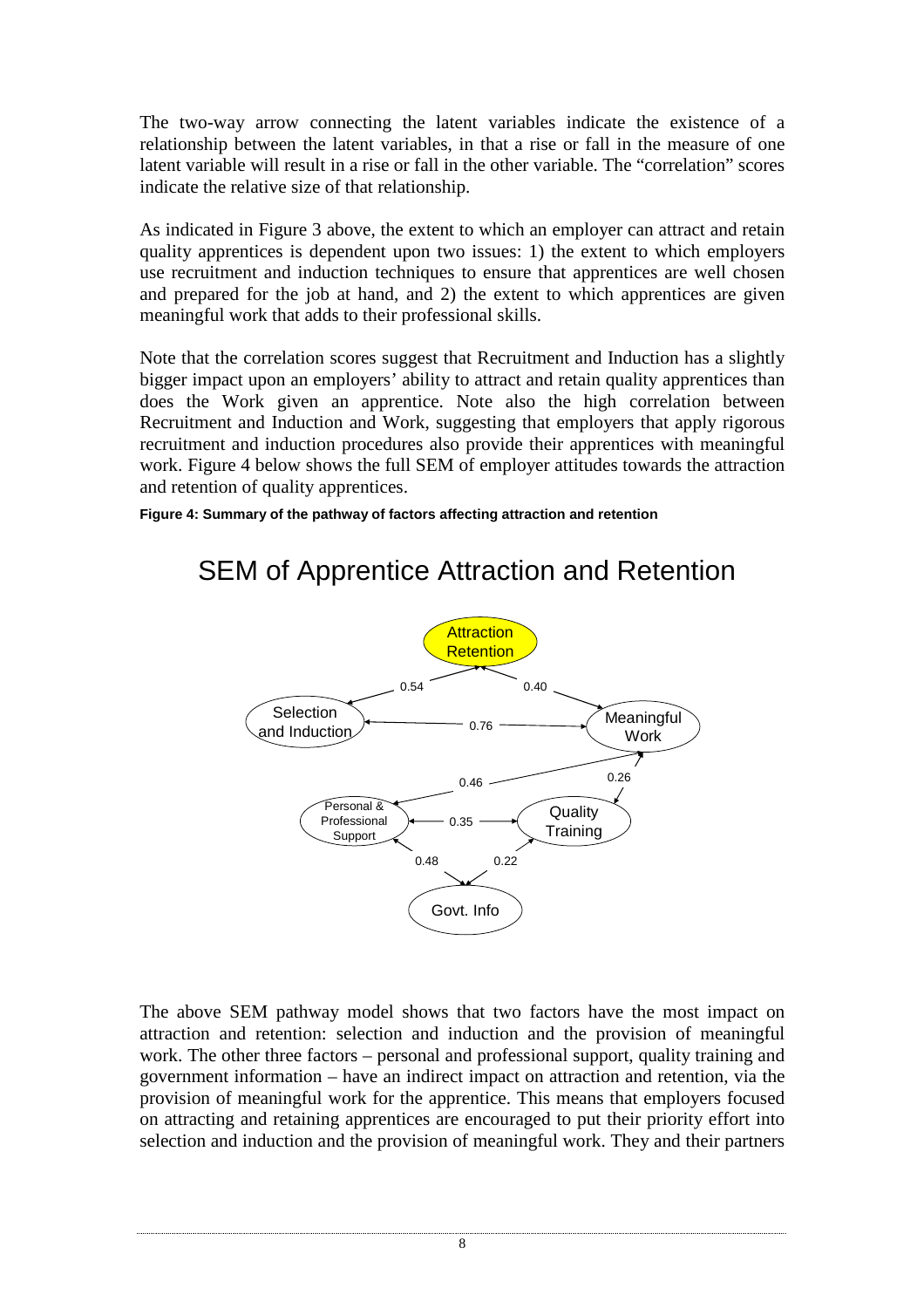(e.g. parents, communities, schools, training provider, government, industry bodies) can also seek to do more to strengthen the impact of the other three factors.

Continuing from the above analysis, it is evident that only two latent variables have a direct impact upon employers' ability to attract and retain quality apprentices – Recruitment and Induction, and Meaningful Work. All other latent variables have a secondary or tertiary impact upon employers' ability to attract and retain quality apprentices. This and other findings from the SEM, which were validated by the interviews and case studies, resulted in the following set of key findings.

- 1. An effective strategy for assisting employers to attract and retain good quality apprentices should focus first on:
	- a. the recruitment and induction processes, and/or
	- b. the planning and provision of meaningful work that adds to an apprentice's skill levels.
- 2. In relation to 1(a), recruitment processes ideally could focus upon choosing apprentices who have sufficient interest and skills to do the job and, most importantly, a strong level of commitment to the career that they are undertaking.
- 3. In relation to 1(b), assisting an employer to provide meaningful work that adds to an apprentice's skill level can be achieved by:
	- a. assisting the employer in the provision of greater personal and professional support for their apprentices, and/or
	- b. engaging the employer in the off-the-job training of the apprentice, so the employer has a greater understanding of both the training content and the training provider.
- 4. The personal quality of commitment lies at the core of what an employer expects from an apprentice, and this quality of commitment has an impact upon the apprentice's loyalty, motivation, punctuality and discipline.
- 5. Employers view newly qualified tradespeople quite differently from the way they view apprentices. While the quality of commitment impacts most upon the retention of apprentices, the qualities of motivation and punctuality impact most upon the retention of newly qualified tradespeople.
- 6. The survey results indicate that the ability of an employer to retain newly qualified tradespeople is dependent primarily upon the extent to which the employer provides personal and professional support to these newly qualified tradespeople.

# **Conclusions**

The research in this 2008 ACCI project showed that it is possible and important for employers to take a systematic approach to retaining apprentices. A systematic approach is defined – in this instance – as one that is evidence-based, logical, rigorous, thorough, targeted, engaging, interventionist, customised, benchmarked and continuously improved. The identification of the importance of a systematic approach is in contrast to most approaches advocated in the literature, which generally